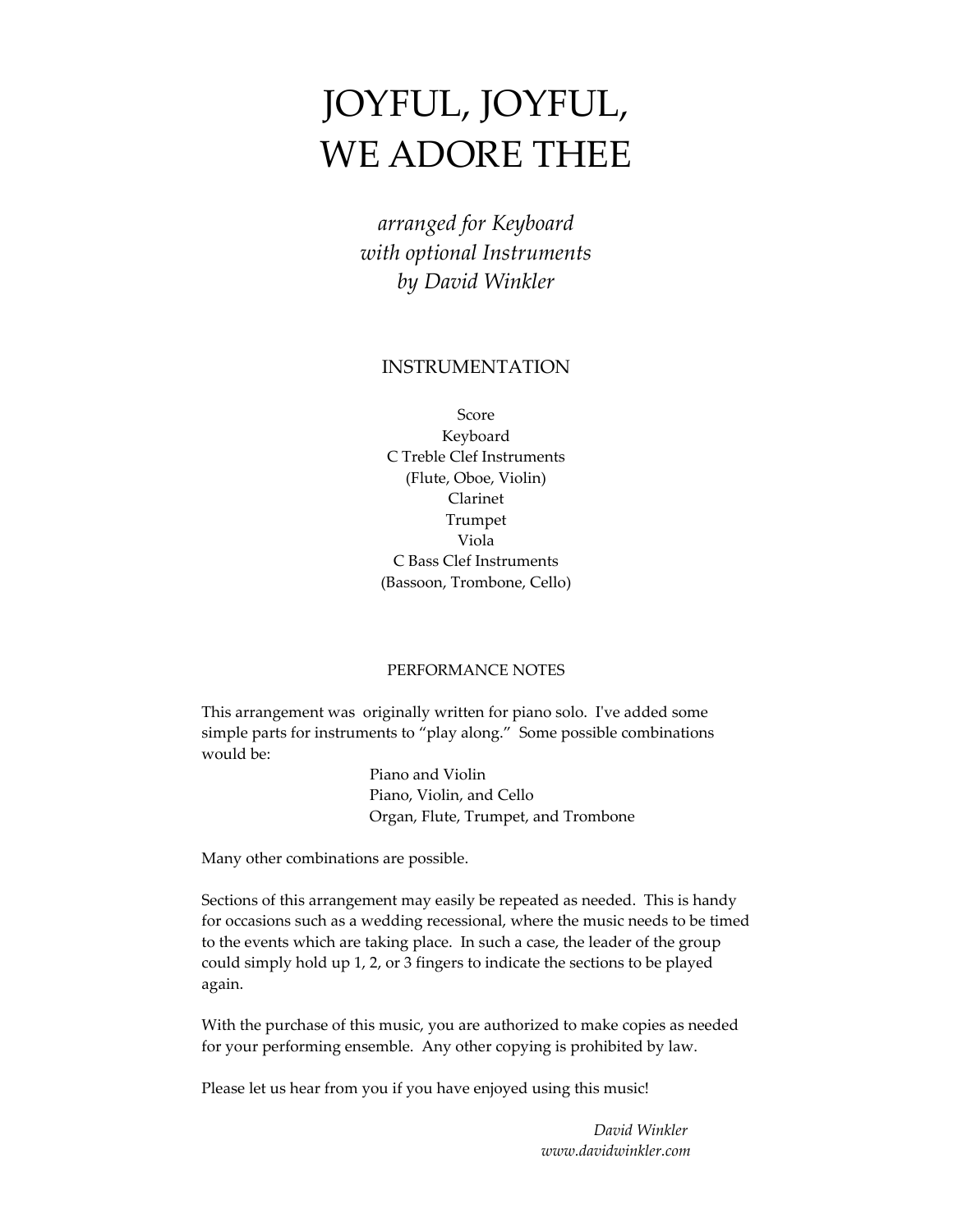## **Score Joyful, Joyful, We Adore Thee**

*arranged for Keyboard with optional Instruments*

*NOTE: Sections of this arrangement may be repeated as needed.*

*arranged by David Winkler*





© Copyright 2011 David S. Winkler. All rights reserved. Unauthorized duplication prohibited. *To order additional copies, please visit www.davidwinkler.com*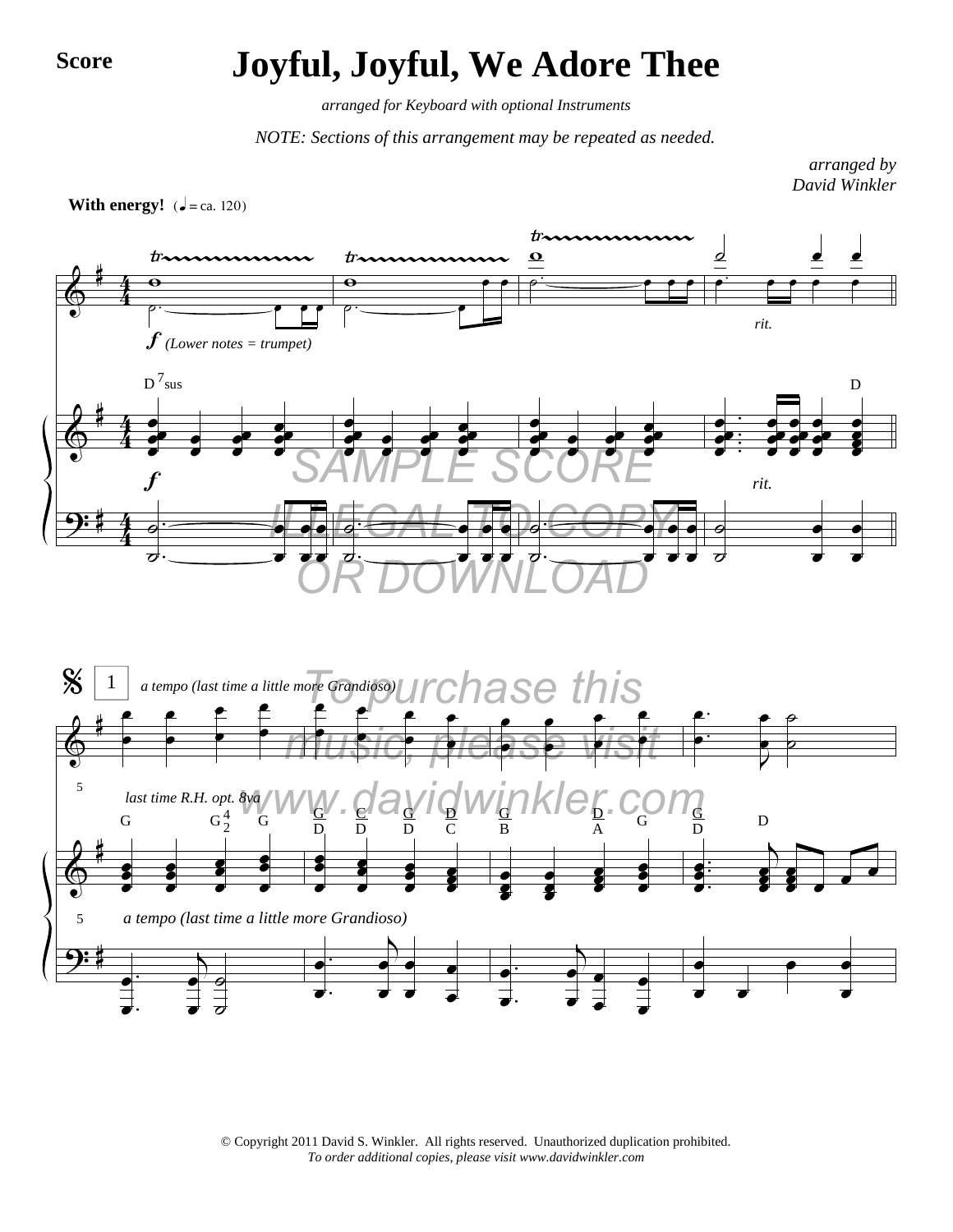